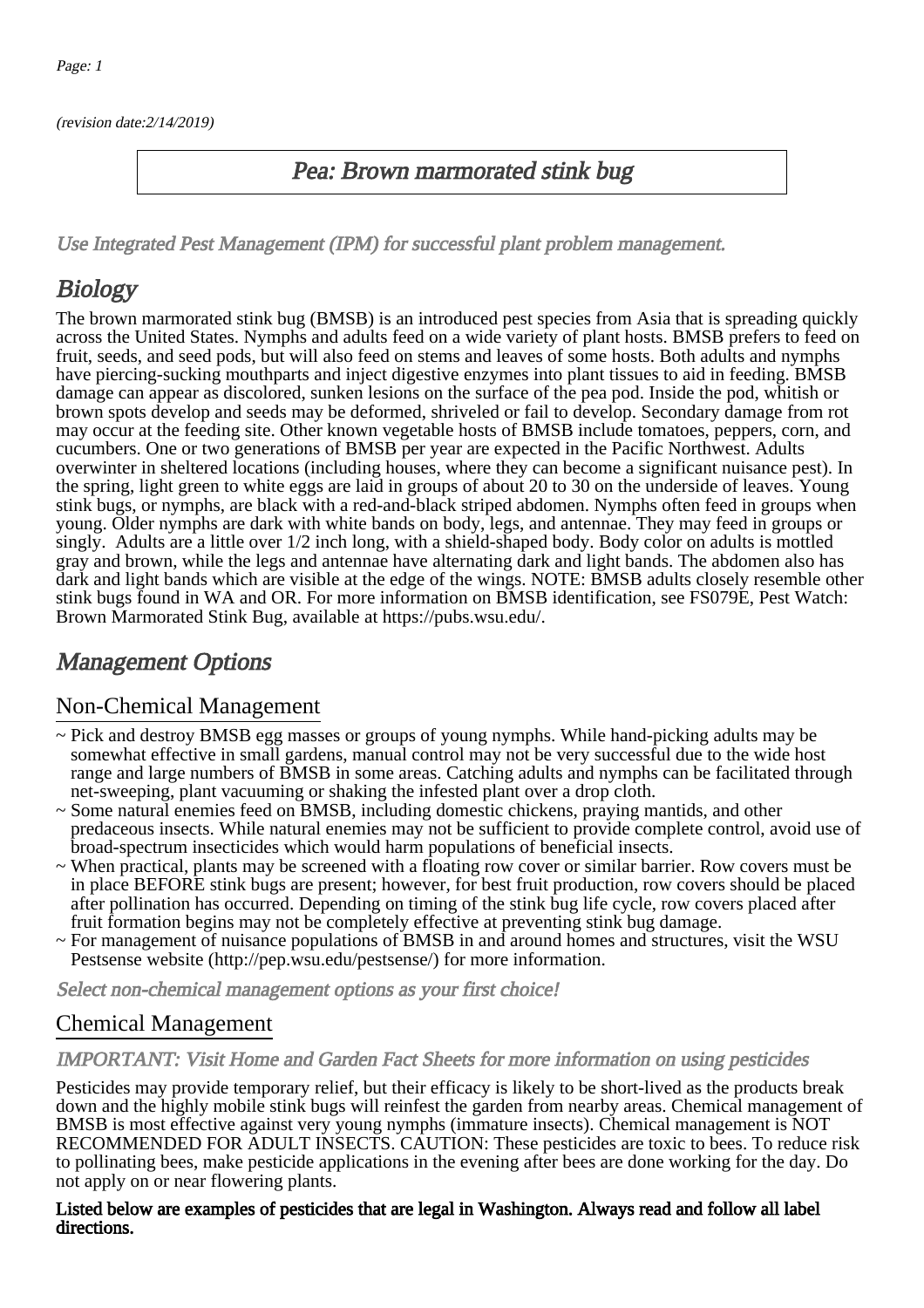- Ortho Bug B Gon Insect Killer for Lawns & Gardens Conc active ingredient: bifenthrin, zeta-cypermethrin
	- EPA reg no: 279-9535-239
- $\sim$  Ort  $\frac{1}{2}$ <br> $\sim$  Saf Safer Brand BioNEEM Multi-Purpose Insecticide & Repellent Conc [Organic] active ingredient: azadirachtin EPA reg no: 70051-6-42697
- ~ This list may not include all products registered for this use.